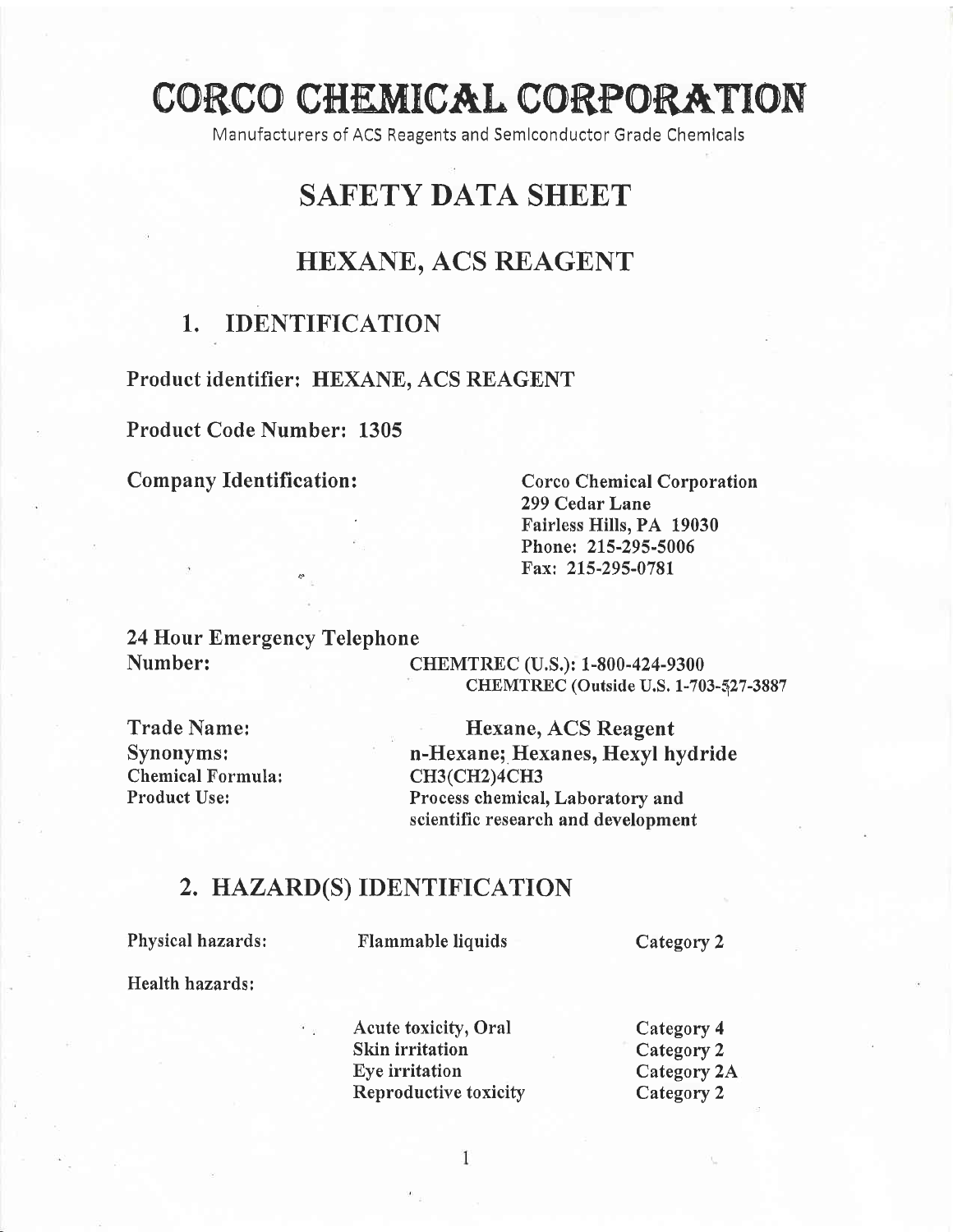| Specific target organ toxicity |            |
|--------------------------------|------------|
| single exposure                | Category 2 |
| Specific target organ toxicity |            |
| repeated exposure, Inhalation  | Category 2 |
| <b>Aspiration hazard</b>       | Category 1 |
| Acute aquatic toxicity         | Category 2 |
| Chronic aquatic toxicity       | Category 2 |

### OSHA hazard(s):

Flammable liquid, Target Organ Effect, Irritant, Toxic by ingestion, Teratogen.

Label elements



### Signal Words: Danger

Hazard statement: Highly flammable liquid and vapor. Harmful if swallowed. May be fatal if swallowed and enters airways. Causes skin irritation. Causes serious eye irritation, May cause respiratory irritation, and drowsiness or dizziness. Suspected of damaging fertility or the unborn child. May cause damage to organs through prolonged or repeated exposure if inhaled. Toxic to aquatic life with long lasting effects.

Precautionary statement: Keep away from heat/sparks/open flames/hot surfaces. - No smoking. Do not breathe dust/fumes/dust/mist/vapors/spray. Avoid release to the environment. Use personal protective equipment as required. IF' SWALLOWED: Immediately call a POISON CENTER or doctor/physician. IF IN EYES: Rinse cautiously with water for several minutes, Remove contact lenses if present and easy to do so. Continue rinsing. Do NOT induce vomiting.

Response: In case of fire: Use appropriate media for extinction. Eliminate all ignition sources if safe to do so. If on skin (or hair): Take off immediately all contaminated clothing. Rinse skin with water/shower.

If inhaled: Remove person to fresh air and keep comfortable for breathing. If in eyes: Rinse cautiously with water for several minutes. Remove contact lenses, if present and easy to do. Continue rinsing. Call a POISON CENTER or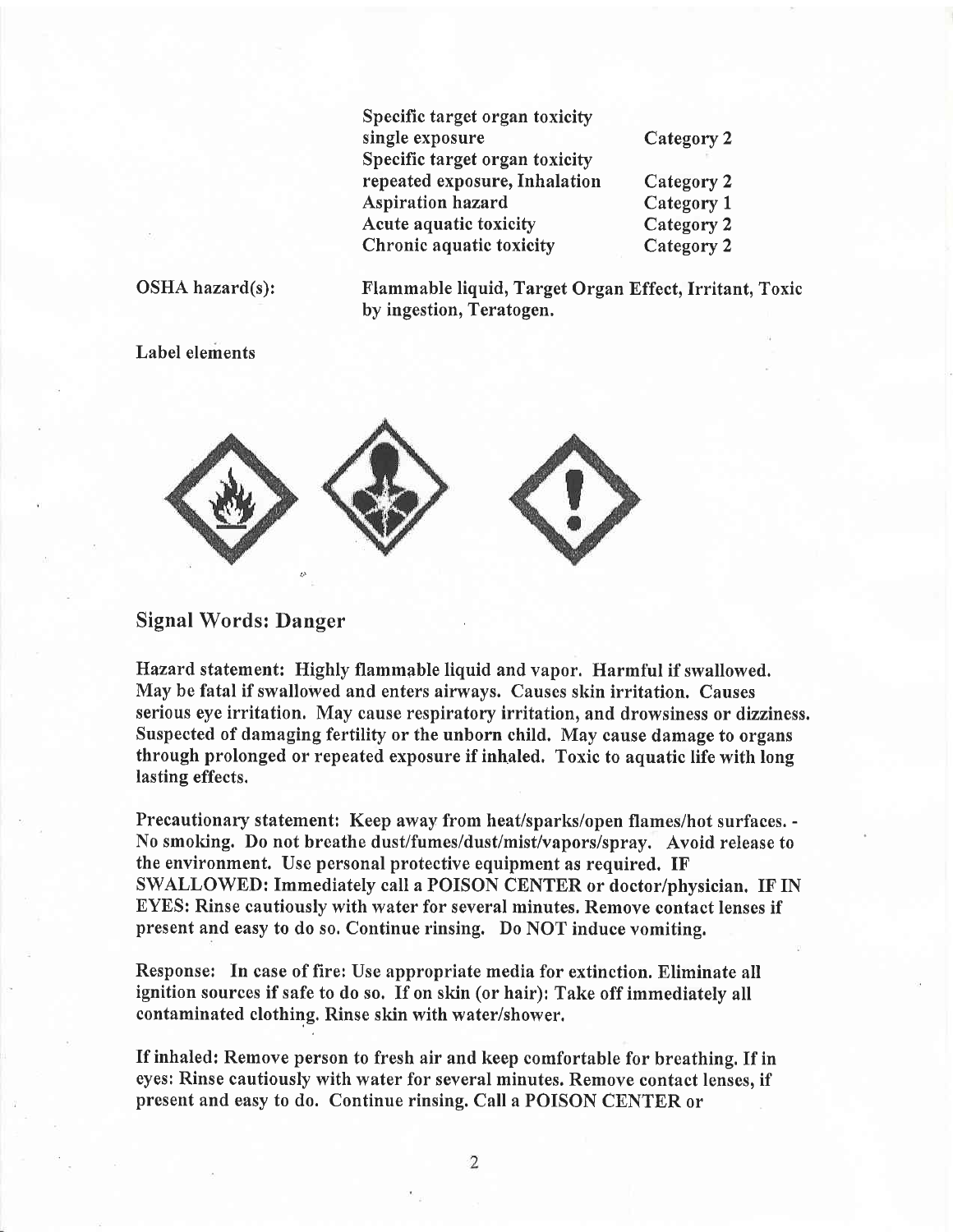doctor/physician if you feel unwell. Do NOT induce vomiting. If skin or eye irritation occurs: Get medical advice/attention.

Storage: Store in a well-ventilated place. Keep container tightly closed. Store in a well-ventilated place. Keep cool. Store locked up.

Disposal: Dispose of contents/container to an approved incineration plant.

Emergency Overview Breathing vapors may cause drowsiness and dizziness. Cause eye skin, and respiratory tract irritation. Aspiration hazard if swallowed. Can enter lungs and cause damage. Highly flammable liquid and vapor. Static electrical hazard. Target Organs: Central nervous system, eyes, skin, and lungs.

## 3. Composition/information on ingredients

CAS Number: 110-54-3 EC Number: 203-777-6 Molecular Weight: 86.18 g/mol

|        | Ingredient CAS Number EC Number Percent |           |              | <b>Hazardous</b> | Chemical characterization |
|--------|-----------------------------------------|-----------|--------------|------------------|---------------------------|
| Hexane | 110-54-3                                | 203-777-6 | $60 - 100\%$ | <b>Yes</b>       | <b>Substance</b>          |

## 4. First-aid measures

Inhalation: If inhaled, remove to fresh air. If breathing is labored or with coughing, give 1007o supplemental oxygen. If not breathing, begin artificial respiration. Get medical aid.

Ingestion: Aspiration hazard, Get medical aid. Do not induce vomiting unless directed by medical personnel. Never give anything by mouth to an unconscious person. If not breathing, begin artificial respiration. DO NOT give mouth-to-mouth resuscitation.

Skin Contact: Immediately flush skin with plenty of water for at least 15 minutes while removing contaminated clothing and shoes. Cover irritated skin with an emollient or anti-bacterial cream. Soap and cold water may be used. Get medical attention immediately. Wash clothing before reuse. Thoroughly clean shoes before reuse.

Eye Contact: Check for and remove contact lenses. Immediately flush eyes with plenty of water for at least 15 minutes, lifting lower and upper eyelids occasionally. Get medical attention immediatelv.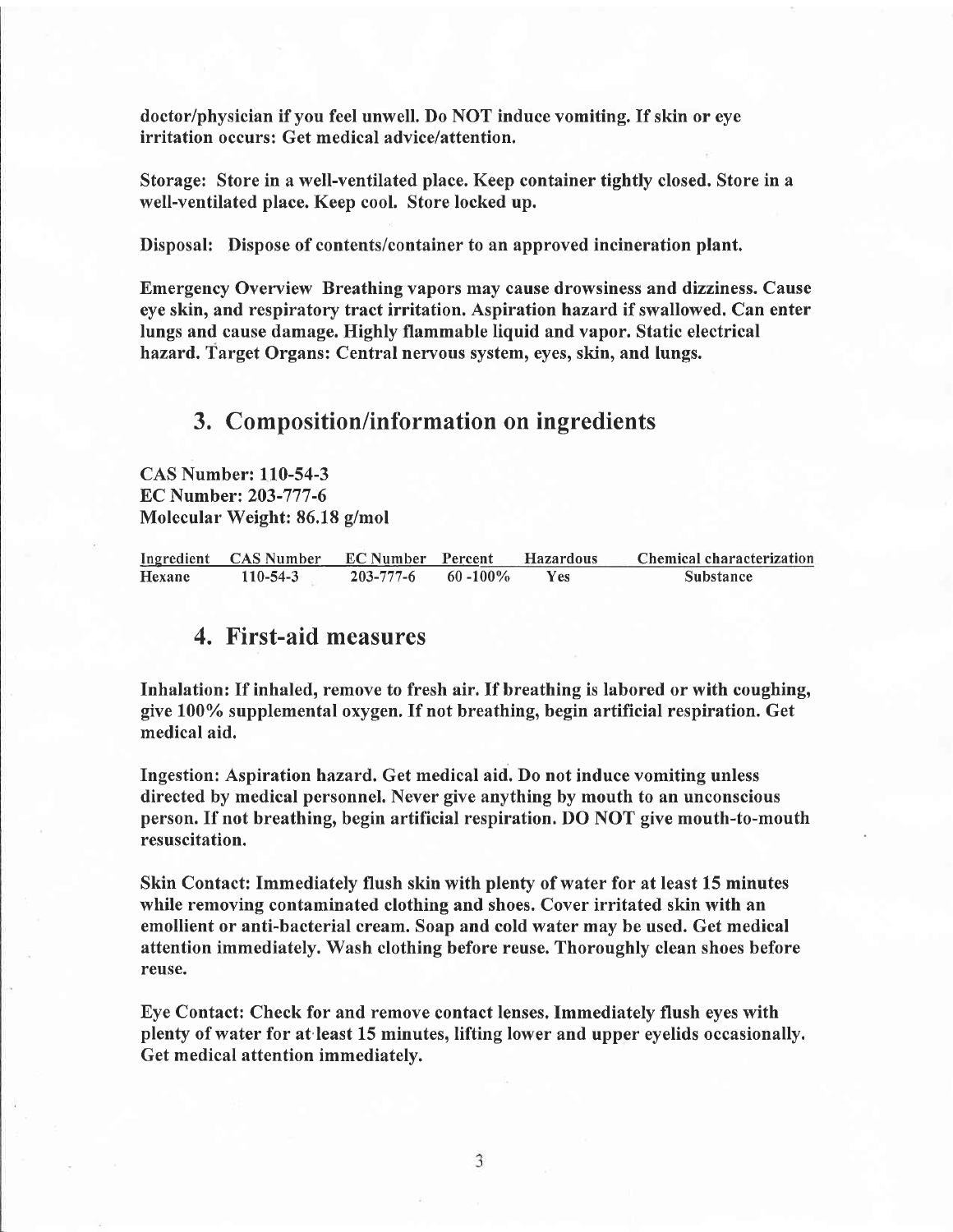General information: Ensure that medical personnel are aware of the material(s) involved, and take precautions to protect themselves. If you feel unwell, seek medical advice (show the label where possible). Wash contaminated clothing before reuse.

## 5. Fire-fighting measures

Flammabilify: Highly flammable liquid and vapor (GHS Category 2) Auto-ignition Temperature: 225o C (437o F') Flash Point: -22 o C (-7.6o F) Flammable Limits: Lower Limit  $-1.1$  vol %, Upper Limit  $-7.5$  vol %

Products of Combustion: Will decompose into highly toxic and irritating gases (carbon monoxide and carbon dioxide) under fire conditions.

Specific Fire Hazards: As in any fire, always wear self-contained breathing apparatus in pressure-demand (MSA/NIOSH approved or equivalent), and full protective gear. May accumulate static electric charge and may cause ignition of its own vapors. Use water spray to keep fire exposed containers cool. Approach fire from upwind to avoid hazardous vapors and toxic decomposition products. Vapors are heavier than air and may travel to a source of ignition and flash back. Vapors can spread along the ground and collect in low or confined areas. Hexane floats on water and may travel to a source of ignition and spread fire.

#### Specific Explosion Hazards: None

Fire Fighting Media: Use dry chemical, carbon dioxide, or appropriate foam. Solid streams of water may be ineffective and spread material. Water will not cool hexane below its flash point.

National Fire Protective Association: Health - 1, Flammability - 3, Reactivity - 0 NOTE: NFPA ratings use a numbering scale that ranges from 0 - 4 to indicate the degree of hazard. A value of zero means the chemical presents no hazard while a value of four indicates a high hazard. They are for use by emergency personnel to address the hazards that are presented by short term, acute exposure to this product under fire, spill, or similar emergencies. Ratings involve data and interpretations that may vary from company to company.

## 6. Accidental release measures

Absorb spilled liquid with sorbent pads, socks, or other inert material such as vermiculite, sand, or earth. Provide ventilation to the affected area and remove all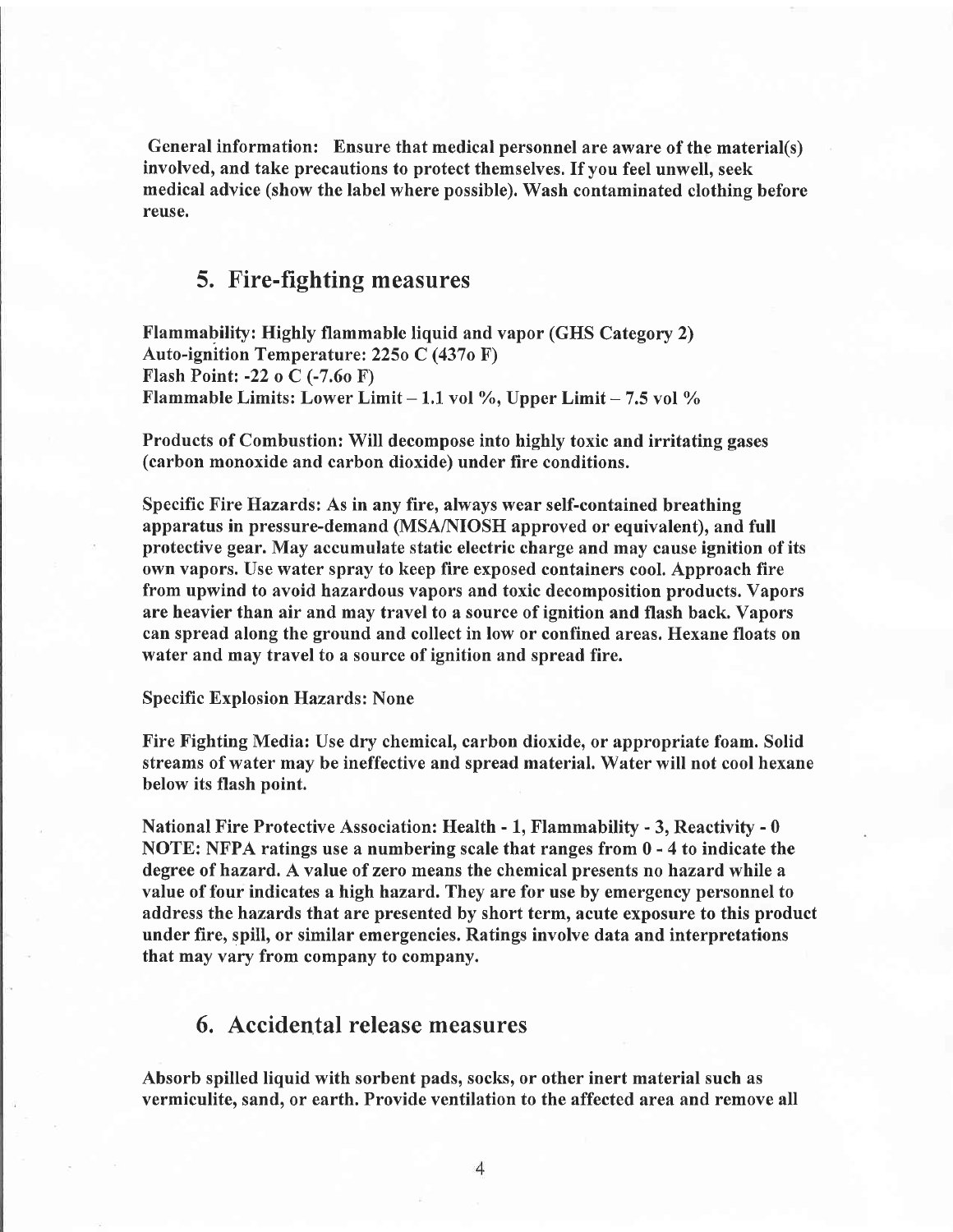ignition sources. Avoid run-off into storm sewers and ditches that lead to waterways. Approach the spill from upwind and pick up absorbed material and place it in a suitable container. Use only non-sparking tools and equipment. A vapor suppressing foam may be used. Always use proper personal protective equipment as described in section 8.

Environmental precautions: Contact local authorities in case of spillage to drain/aquatic environment. Avoid discharge into drains, water courses or onto the ground. Avoid release to the environment. Use appropriate containment to avoid environmental contamination. Prevent further leakage or spillage if safe to do so. Do not contaminate water.

## 7. Handling and storage

Precautions for safe handling: See SDS section 8 for recommendations on the use of personal protective equipment. Use with adequate ventilation and grounding. Wash thoroughly after using. Keep container closed when not in use. Keep away from sources of ignition. No smoking. Take measure to prevent the buildup of electrostatic charge.

Conditions for safe storage, including any incompatibilities: Store in tightly closed, containers in a cool, dry, well ventilated area, Keep away from heat, sparks and flame. Maintain adequate ventilation. Ground all equipment containing this material. Keep away from incompatible materials (see SDS section 10 for incompatibilities). Keep away from oxidizing materials. Protect from moisture.

## 8. Exposure controls/personal protection

Ventilation System: A system of local and / or general exhaust is recommended to keep employee exposures below the Airborne Exposure Limits. Local exhaust ventilation is generally preferred because it can control the emissions of the contaminant at its source, preventing dispersion of it into the general work area. Please refer to the ACGIH document, Industrial Ventilation, A Manual of Recommended Practices, most recent edition, for details.

Skin Protection: Wear impervious protective clothing, including boots, gloves, lab coat, apron or coveralls, as appropriate, to prevent skin contact.

Eye Protection: Use chemical safefy goggles and / or a full face shield where splashing is possible. Maintain eye wash fountain and quick-drench facilities in work area.

Personal Respirators (NIOSH Approved): A respiratory protection program that meets OSHA 29 CFR 1910.134 and ANSI 288.2 requirements or European Standard EN 149 must be followed whenever possible. Always use a NIOSH or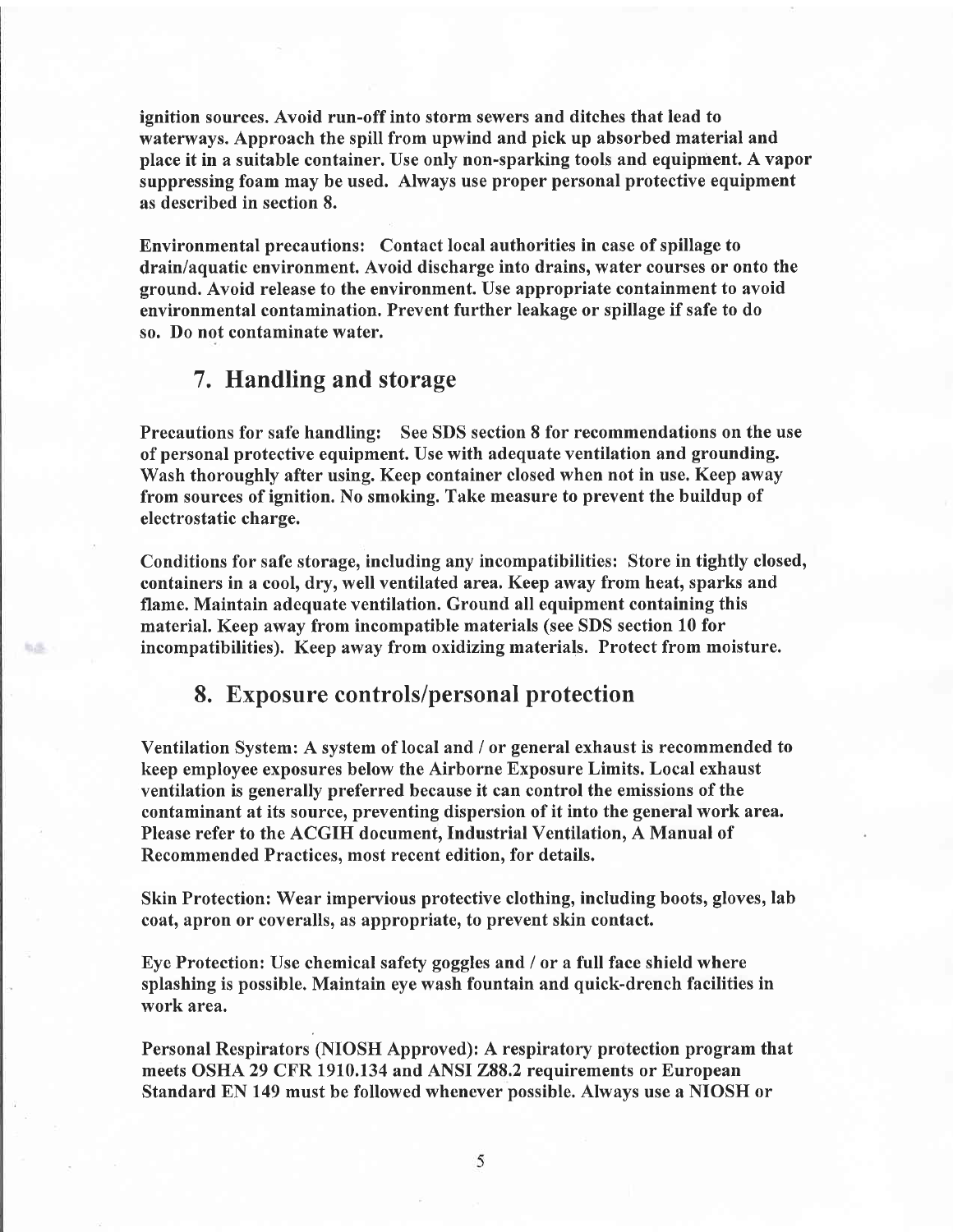European Standard EN 149 approved respirator when necessary.

Hexane Exposure Limits:

ACGIH - 50 ppm TWA; Skin - potential significant contribution to overall exposure by cutaneous route NIOSH - 50 ppm TWA; 180 mg/m3 TWA; 1100 ppm IDLH OSHA Final PELs - 500 ppm TWA; 1800 mg/m3 TWA.

## 9. Physical and chemical properties

Physical State and Appearance: Clear, colorless liquid.<br>
Odor: gasoline-like odor Odor Threshold: 130 ppm<br>
Molecular Formula: CH3(CH2)4CH3 Molecular Formula: Molecular Weight: 86.18<br>
Auto-ignition Temperature: 2250 C (4370 F) Auto-ignition Temperature:<br>Flash Point: Flash Point: -22o C (-7.6o F)<br>Flammable Limits: Lower Limit – 1

pH:<br>Boiling Point: 69 o C @ 760 i Freezing/Melting Point:<br>
Decomposition Temperature: Not available Decomposition Temperature:<br>Specific Gravity: Vapor Density (Air=1):<br>Vapor Pressure: Vapor Pressure: 124 mm Hg @ 20o C.<br>Viscosity: 0.31 cP 20o C Solubility: Ins<br>Evanoration rate: 1 Evaporation rate:<br>Conductivity:

gasoline-like odor<br>130 ppm Lower Limit  $-1.1$  vol %, Upper Limit  $-7.5$  vol  $\%$ 69 o C @ 760 mm Hg<br>-95 o C  $0.659$  g/cm3 @ 20o C<br>2.97 0.31 cP 20o C<br>Insoluble Nonconductive; Conductivity  $=$ 3x10-5 pS/m; Dielectric Constant = 1.9; Relaxation Time Constant = -100 seconds (dissipation)

## 10. Stability and reactivity

Stabilify: Stable under normal temperatures and pressures.

Conditions to Avoid: Ignition sources, excess heat, electrical sparks, confined spaces, and vapor accumulation.

Incompatibility With Various Substances: Strong oxidizing agents. Hazardous Decomposition Products: Carbon monoxide, carbon, dioxide. Hazardous Polymerization: Will not occur.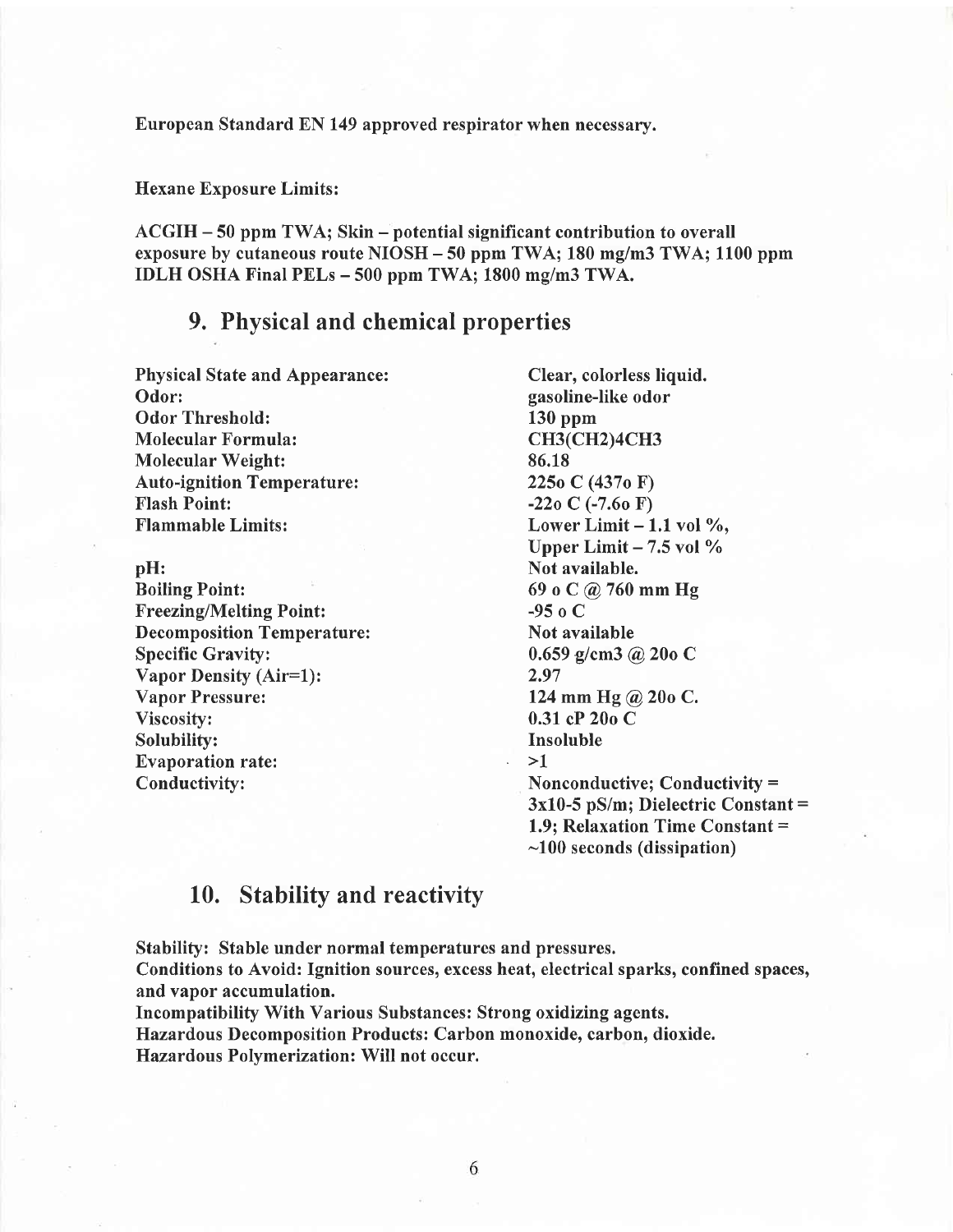## 11. Toxicological information

Routes of Entry: Inhalation, skin absorption, skin contact.

Acute Exposure Hazards:

INHALATION HAZARD: Inhalation of vapors irritates the respiratory tract. Overexposure may cause central nervous system depression with lightheadedness, nausea, headache, and blurred vision. Greater exposure may cause muscle weakness, numbness of the extremities, unconsciousness and suffocation. Vapors can displace oxygen, especially in confined spaces.

INGESTION HAZARD: May produce gastrointestinal irritation with abdominal pain, nausea, vomiting, and diarrhea. Aspiration into lungs may cause chemical pneumonitis, which may be fatal. May cause central nervous system depression.

SKIN CONTACT HAZARD: May cause redness, irritation, dryness, cracking, and pain. Defatting or dermatitis may result from prolonged or repeated exposure. Hexane may be absorbed through the skin with possible systemic effects. There are no reports of skin sensitization through occupational exposure. Sensitization was not observed in a maximization test using 25 volunteers.

EYE CONTACT HAZARD: Vapors cause mild irritation. Splashes may cause redness and pain.

Chronic Exposure Hazards: Repeated or prolonged skin contact may defat the skin and produce irritation and dermatitis. Prolonged exposure may cause adverse reproductive effects and visual disturbances. Chronic inhalation may cause peripheral nerve disorders and central nervous system effects. Laboratory tests have resulted in mutagenic effects. May affect.the developing fetus. Chronic exposure produces peripheral neuropathy with effects including muscular weakness, paresthesia, numbing of the hands, feet, legs, and arms, unsteadiness, and difficulty walking and standing. Repeated exposure may cause nervous system abnormalities with muscle weakness and damage, motor incoordination, and sensation disturbances. Persons with pre-existing skin disorders or eye problems or impaired respiratory function may be more susceptible to the effects of the substance.

Animal Toxicity:

Draize test, rabbit, eye: 10 mg Mild; Inhalation, mouse:  $LC50 = 150,000$  mg/m3/2H; Inhalation, rat:  $LC50 = 4800$  ppm/4H; Inhalation, rat:  $LC50 = 627,000$  mg/m3/3M; Oral, rat:  $LD50 = 25$  g/kg;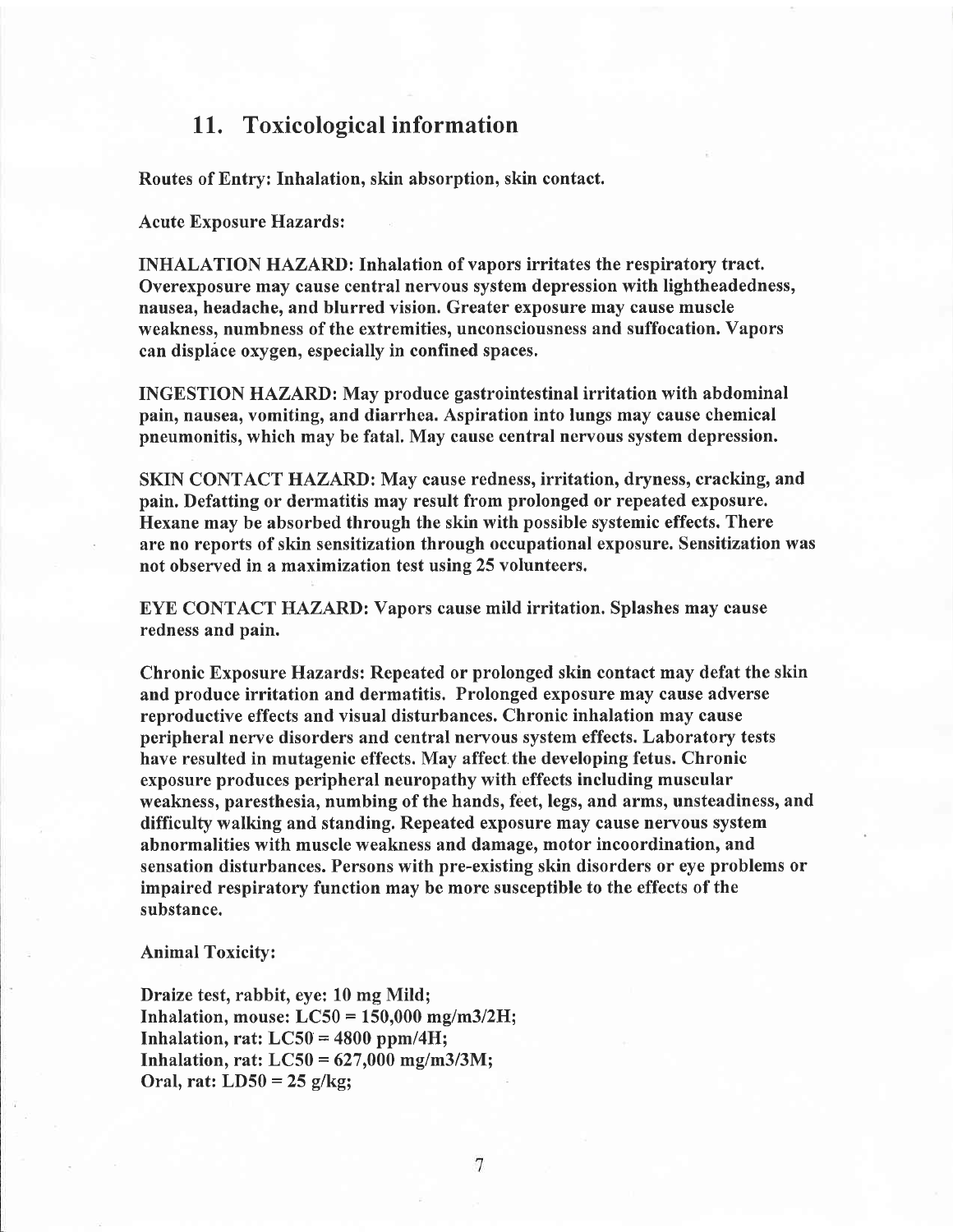Carcinogenicity: Not listed as a carcinogen by ACGIH, IARC, NTP, or CA Prop 65.

Epidemiology: Occupational polyneuropathy has resulted from hexane exposures as low as 500 ppm, but minimum levels of n-hexane that are neurotoxic in humans haven't been established. Nearly continuous exposure of animals in 250 ppm has caused neurotoxic effects.

Teratogenicity: No evidence of teratogenicity or embryotoxicity in animal studies with hexane. Fetotoxicity has been observed in the presence of maternal toxicity. Reproductive Effects: Severe testicular damage has been observed in rats exposed to hexane at concentrations which have produced other significant toxicity. Although subneurotoxic doses of its principle metabolite, 2,5-hexanedione, can induce progressive testiculartoxicity in rats, there have been no reports of human sterility or other reproductive toxicity associated with n-hexane exposure.

Neurotoxicity: n-I{exane is a mild irritant and central nervous system depressant in acute exposure, but its principle effect are damage to sensory and motor peripheral nerves, particularly in chronic exposure.

Reproductive Effects: Severe testicular damage has been observed in rats exposed to hexane at concentrations which have produced other significant toxicity. Although subneurotoxic doses of its principle metabolite, 2,5-hexanedione, can induce progressive testiculartoxicity in rats, there have been no reports of human sterility or other reproductive toxicity associated with n-hexane exposure.

Mutagenicity: Positive results (chromosomal damage in the bone marrow cells) obtained for rats exposed by inhalation to n-Hexane.

| <b>Numerical Measures of Toxicity: Cancer Lists: NTP Carcinogen</b> |              |                    |                      |  |  |
|---------------------------------------------------------------------|--------------|--------------------|----------------------|--|--|
| Ingredient                                                          | <b>Known</b> | <b>Anticipated</b> | <b>IARC Category</b> |  |  |
| Hexane                                                              | No           | $\bf No$           | <b>None</b>          |  |  |
| $(CAS 110-54-3)$                                                    |              |                    |                      |  |  |

## 12. Ecological information

Ecotoxicity: Experimental studies involving Hexane show acute aquatic toxicity values of 2.1 mg/L and greater than  $1000$  mg/L.

Environmental Fate: Persistence: Volatilization from soil surfaces is expected to be an important fate process. Hexane will be degraded in the atmosphere by reaction with hydroxyl radicals; the half-life of this reaction in air is estimated to be three days. Screening studies suggest that Hexane will undergo biodegradation in soil and water surfaces, but volatilization in expected be the predominant fate process in the environment. Hydrolysis is not expected to be an important environmental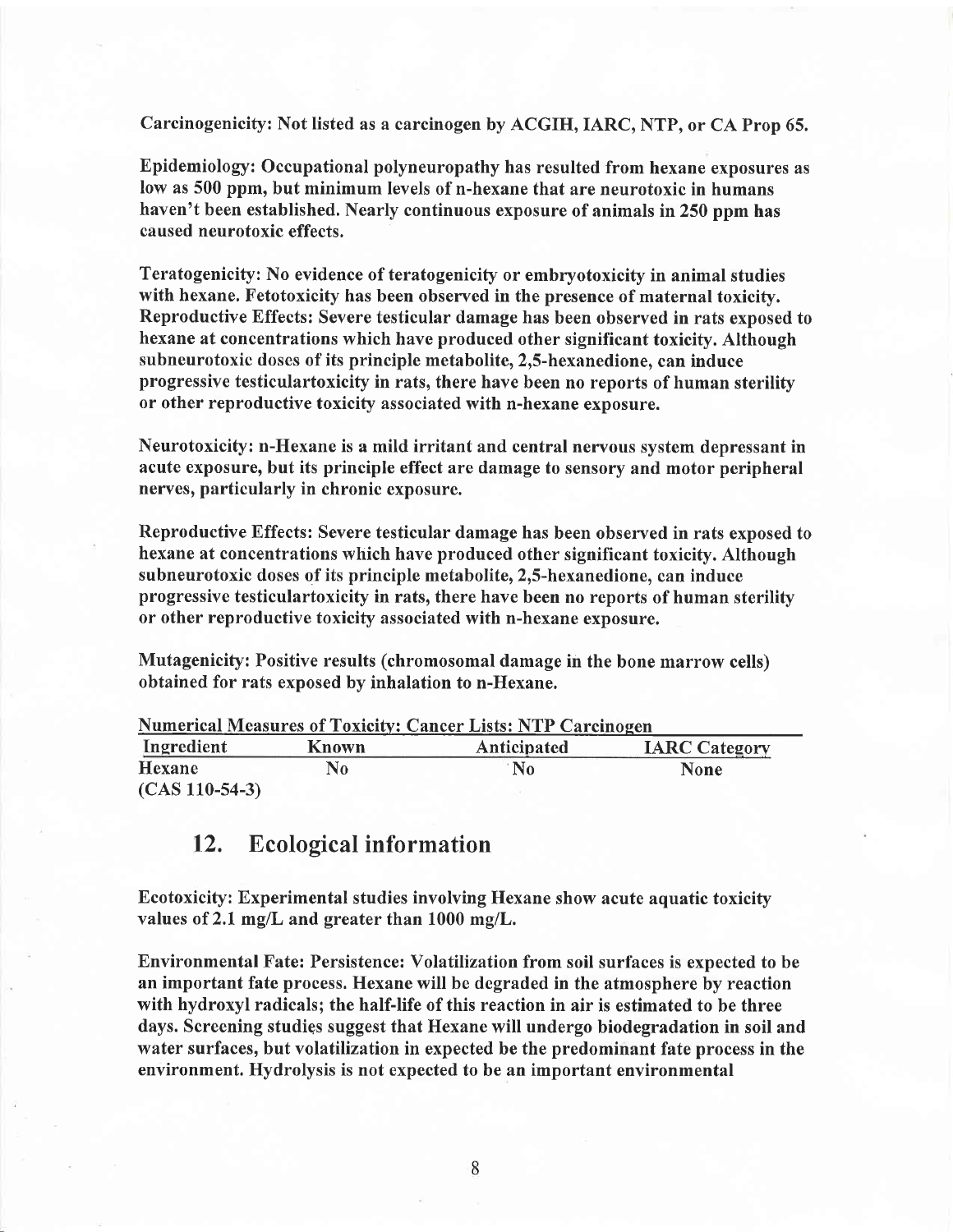fate process. Bioaccumulation: An estimated bioconcentration factor (BCF) of 2300 and log Kow of 3.9 for Hexane suggest the potential for bioconcentration in aquatic organisms is high. Metabolites may partially bioaccumulate in the lipid bilayer of fish tissues. Mobilify: Hexane is highly volatile and will partition rapidly in the air. When released into water, Hexane will be lost by volatilization and biodegradation. Hexane is expected to have high mobility in soils/sediments based on a Koc of 150. Volatilization from moist soil surfaces is expected to be an important fate process based on a Henry's law constant of 1.83 atm-m3 /mole. Hexane may volatilize from dry surfaces based on its vapor pressure.

Mobility in Soil: When released into the soil, this material is not expected to leach into groundwater. When released into the soil, this material is expected to quickly evaporate.

## 13. Disposal considerations

Material that cannot be saved for recovery or recycling should be managed in an appropriate and approved waste facility. Processing, use or contamination of this product may change the waste management options. Waste generators must decide if discarded material is a hazardous waste. State and local disposal regulations may differ from federal disposal definitions found in 40 CFR 26I.3, Dispose of container and unused contents in accordance with federal, state and local requirements.

Contaminated packaging: Empty containers should be taken to an approved waste handling site for recycling or disposal. Since emptied containers may retain product residue, follow label warnings even after container is emptied.

## 14. Transportation Information

UN Number: UN1208 UN Proper Shipping Name: HEXANES Packing Group: II

#### DOT/IMDG/IATA

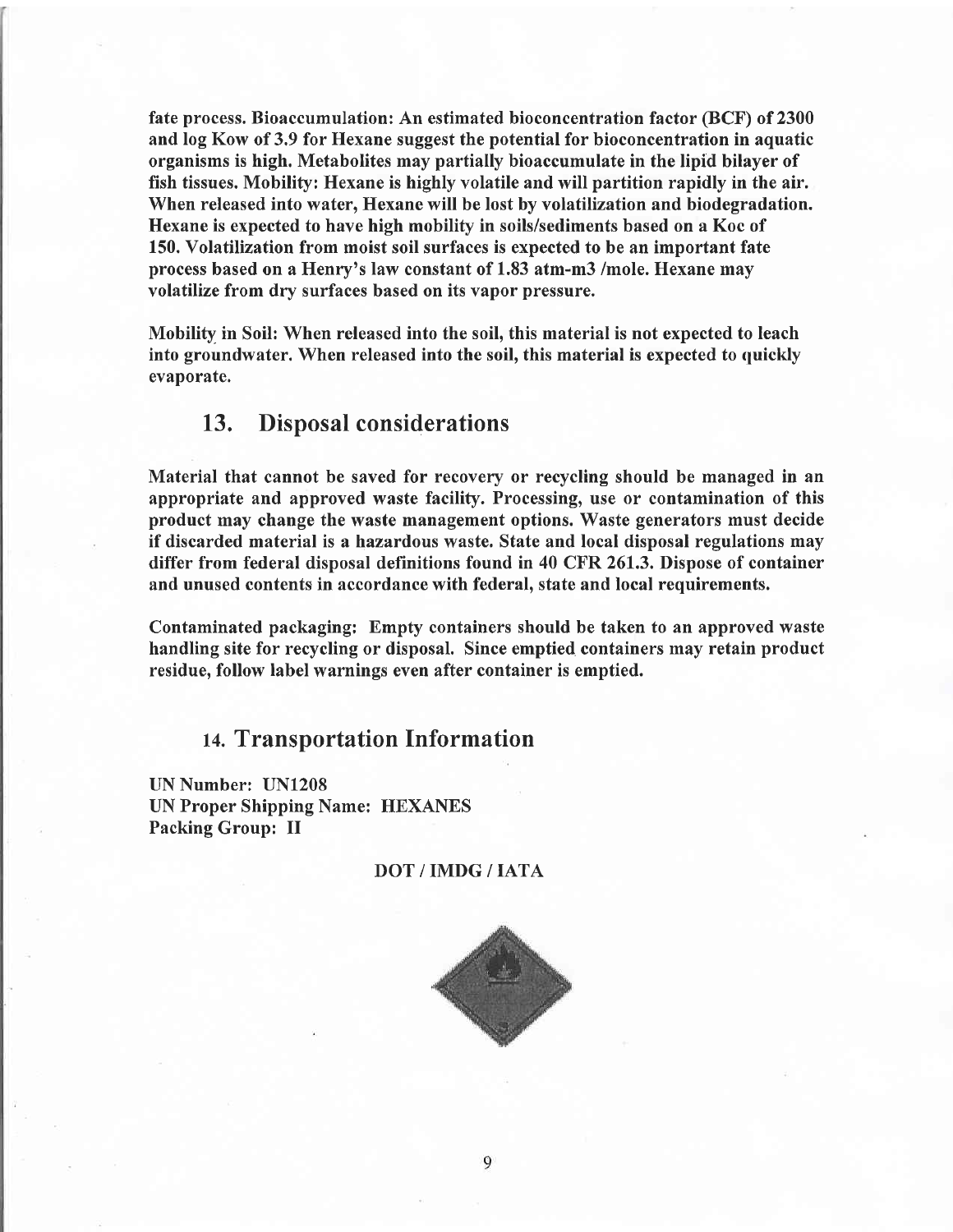Land Transport ADR/RID and GGVS/GGVE (Cross Border / Domestic) Transport Hazard Class(es): 3 Maritime Transport IMDG/GGVSea Transport Hazard Class(es): 3 Marine Pollutant: No Air Transport ICAO-TI and IATA-DGR Transport Hazard Class(es): 3 Transport in Bulk According to Annex II of MARPOL 73178 and the IBC Code.

Special Precautions for User: No additional information.

## 15. Regulatory information

US Federal Regulations:

TSCA: CAS# 110-54-3 is listed on the TSCA Inventory. Health and Safety Reporting List: CAS# 110-54-3 is not listed. Chemical Test Rules: CAS# 110-54-3 is not listed. Section 12b: CAS# 110-54-3 is not listed. TSCA Significant New Use Rule: Does not have an SNUR under TSCA.

CERCLA Hazardous Substances: CAS# 110-54-3 - 5000 lb final RQ; 2270 kg final RQ

SARA Section 302: Does not have a TPQ

SARA Codes: CAS# 110-54-3 - immediate, delayed, fire

Section 313: n-Hexane (CAS# 110-54-3) is subject to SARA Title III Section 313 and 40 CFR 373 reporting requirements.

Clean Air Act: CAS# 110-54-3 is listed as ahazardous air pollutant (HAP). It is not a Class 1 Ozone Depleter. It is not a Class 2 Ozone Depleter.

Clean Water Act: CAS# 110-54-3 is not listed as a Hazardous Substance. It is not <sup>a</sup> Priority Pollutant. It is not a Toxic Pollutant.

OSHA: Not considered highly hazardous by OSHA.

US state regulations:

California Safe Drinking Water and Toxic Enforcement Act of 1986 (Proposition 65): This material is not known to contain any chemicals currently listed as carcinogens or reproductive toxins.

US. Massachusetts RTK - Substance List

**HEXANE** (CAS 110-54-3)

US. New Jersey Worker and Community Right-to-Know Act HEXANE 9CAS 110-54-3)

US. Pennsylvania RTK - Hazardous Substances

**HEXANE** (CAS 110-54-3)

US. Minnesota RTK

HEXANE (CAS 110.54.3)